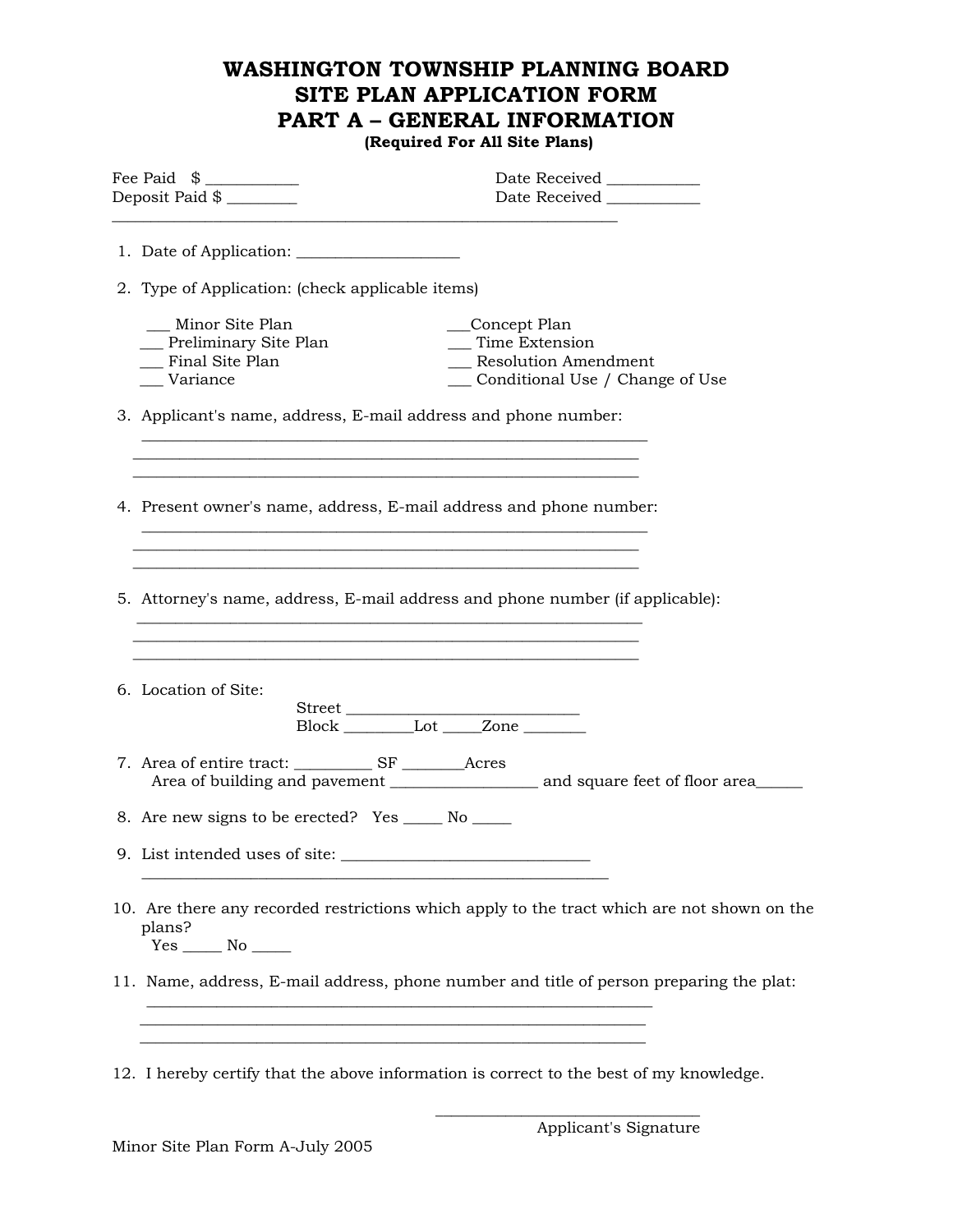### **WASHINGTON TOWNSHIP PLANNING BOARD SITE PLAN APPLICATION FORM PART B – MINOR CHECKLIST**

Applicant's Name

Indicate (Y) or (N) for compliance with Checklist Items

#### **ITEMS REQUIRED FOR A COMPLETE APPLICATION**

- 1.\_\_\_\_\_Fifteen folded plans/sketches.
- 2.\_\_\_\_\_Six complete applications (Parts A and B).
- 3. Payment of administrative fee and review deposits.
- 4.\_\_\_\_Payment of property taxes. Property taxes paid through \_\_\_\_\_\_\_\_\_, 20 \_ Next taxes due on \_\_\_\_\_\_\_\_\_\_\_, 20 \_\_\_\_Signed \_\_\_\_\_\_\_\_\_\_\_\_\_\_\_\_\_\_\_\_\_\_ Tax Collector
- 5.\_\_\_\_\_If applicant is not the owner, submit letter from owner authorizing submission of plan.
- 6.\_\_\_\_\_Where changes are proposed to the inside of the building: plan or sketch of interior layout and uses.
- 7.\_\_\_\_\_Where changes are proposed to the exterior surface of size of building:

a.\_\_\_\_\_Plan or sketch of proposed changes and building materials.

b. If changes extend beyond existing building, show proposed distance(s) to property lines.

- 8.\_\_\_\_\_Where changes are proposed to property (driveways, parking lots, etc.): plan or sketch of proposed change.
- 9.\_\_\_\_\_Written description of changes requested in Item 5, 6 or 7 above.
- 10. \_Engineer's report.
- 11.\_\_\_\_Submission of completed Washington Township Highlands Information Questionnaire
- 12.\_\_\_\_For any application that falls within the definition of "Major Highlands Development" as defined by the Highlands Water Protection and Preservation Act and does not fall within any of the exemptions provided in the Act, a Highlands Preservation Area Approval must be obtained

#### **PRIOR TO HEARING DATE BEING SCHEDULED:**

1.\_\_\_\_Site walk by Minor Site Plan Committee.

MINOR SITE PLAN CHECKLIST FORM SP-B3 July 2005